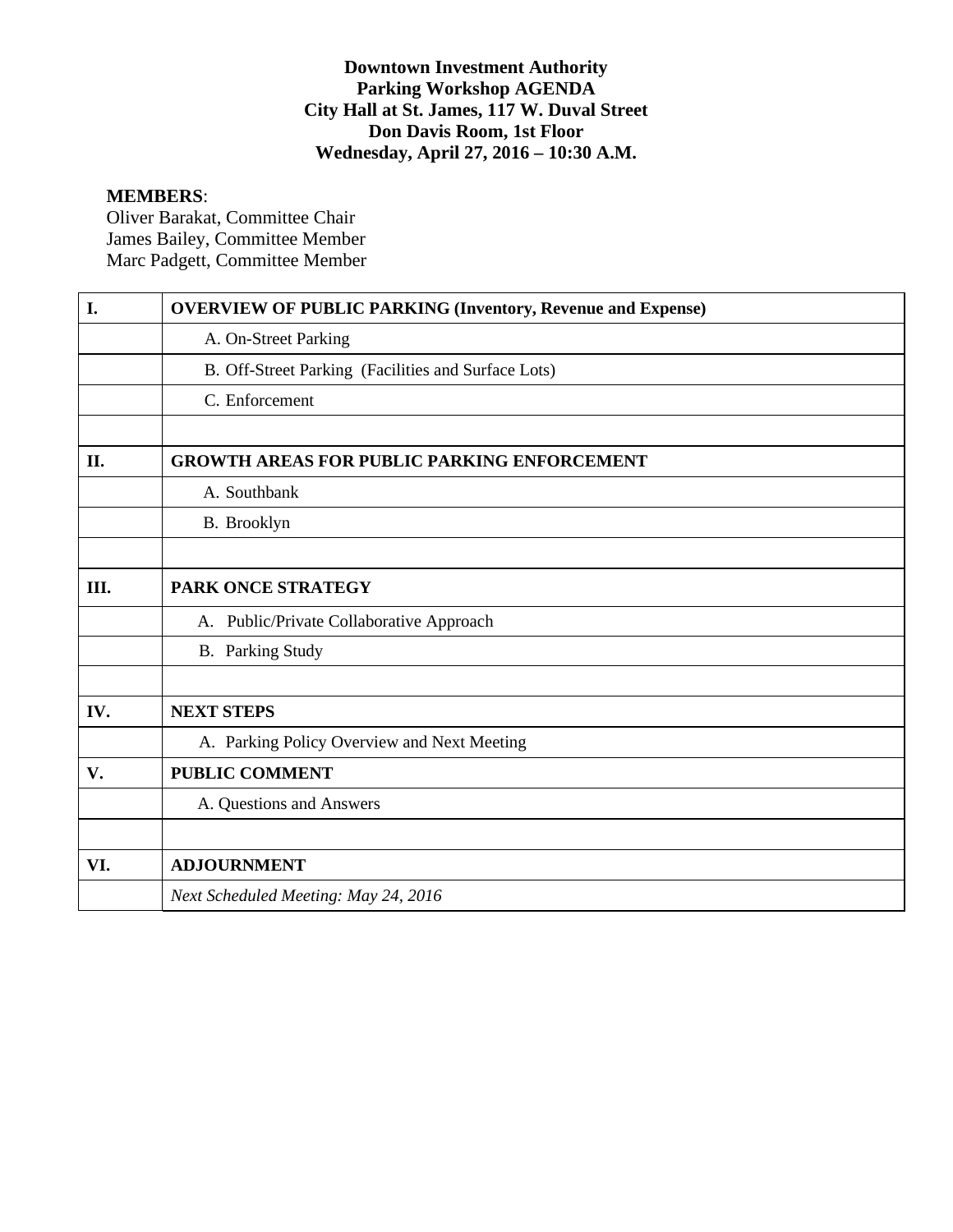

**Downtown Investment Authority Parking Committee Workshop** 

**City Hall at St. James 117 West Duval St., Don Davis Room , 1st Floor** *Wednesday, April 27, 2016 -10:30 a.m.*

## *DIA Parking Committee Meeting Minutes*

**Board Members Present:** Oliver Barakat Committee Chairman; and DIA Chairman Jim Bailey<br> **Council Member:** Council Vice President Lori Boyer<br> **Mayor's Staff:** Jordan Elsbury, Mayor's Office<br> **OED Staff**: Part C

**Council Member:** Council Vice President Lori Boyer

**Mayor's Staff:** Jordan Elsbury, Mayor's Office

**OED Staff**: Paul Crawford

**DIA Staff:** Aundra Wallace, Chief Executive Officer; Guy Parola, Redevelopment Manager; Tom Daly, Real Estate Analyst; Jim Klement, Redevelopment Coordinator; and Karen Underwood-Eiland, Executive Assistant.

Committee Chairman Barakat convened the meeting at 10:39 a.m.

The purpose of this committee is to understand and review the new department and to make any operational and policy recommendations to the DIA Board of Directors.

CEO Wallace stated that there has been a holistic conversation regarding public parking since 2006, 2007 when Mr. Barton was the Director of JEDC. A conversation is necessary regarding the partnership and relationship between private parking as well as public parking and how it would work well together to solve the perception challenges. The revenue expense portion will be handled at 2:00 p.m. during the Budget workshop.

## **I. OVERVIEW OF PUBLIC PARKING (Inventory, Revenue and Expense)**

Robert Carle, Office of Public Parking provided a presentation. Presentation on file

- A. On-Street Parking relates to maintenance, parking meter section
- B. Off-Street Parking (Surface Lots and garage facilities)
- C. Enforcement

Board Member Bailey referenced page 4 of the Power point and inquired if the 17,000 square feet of Retail Space on the ground floor of the Library garage was being used for parking at this time and would it take away from parking. Robert Carle responded that the retail space would not unless the parking is part of component of the people that want to move into the retail space. CEO Wallace referencing the 17,000 sq. ft. available space inquired about what are the improvements needed and asked was that including everything. Robert Carle replied it includes everything and it is located on the ground floor. There is no concrete with an elevation change from the West to the East of about 6 feet.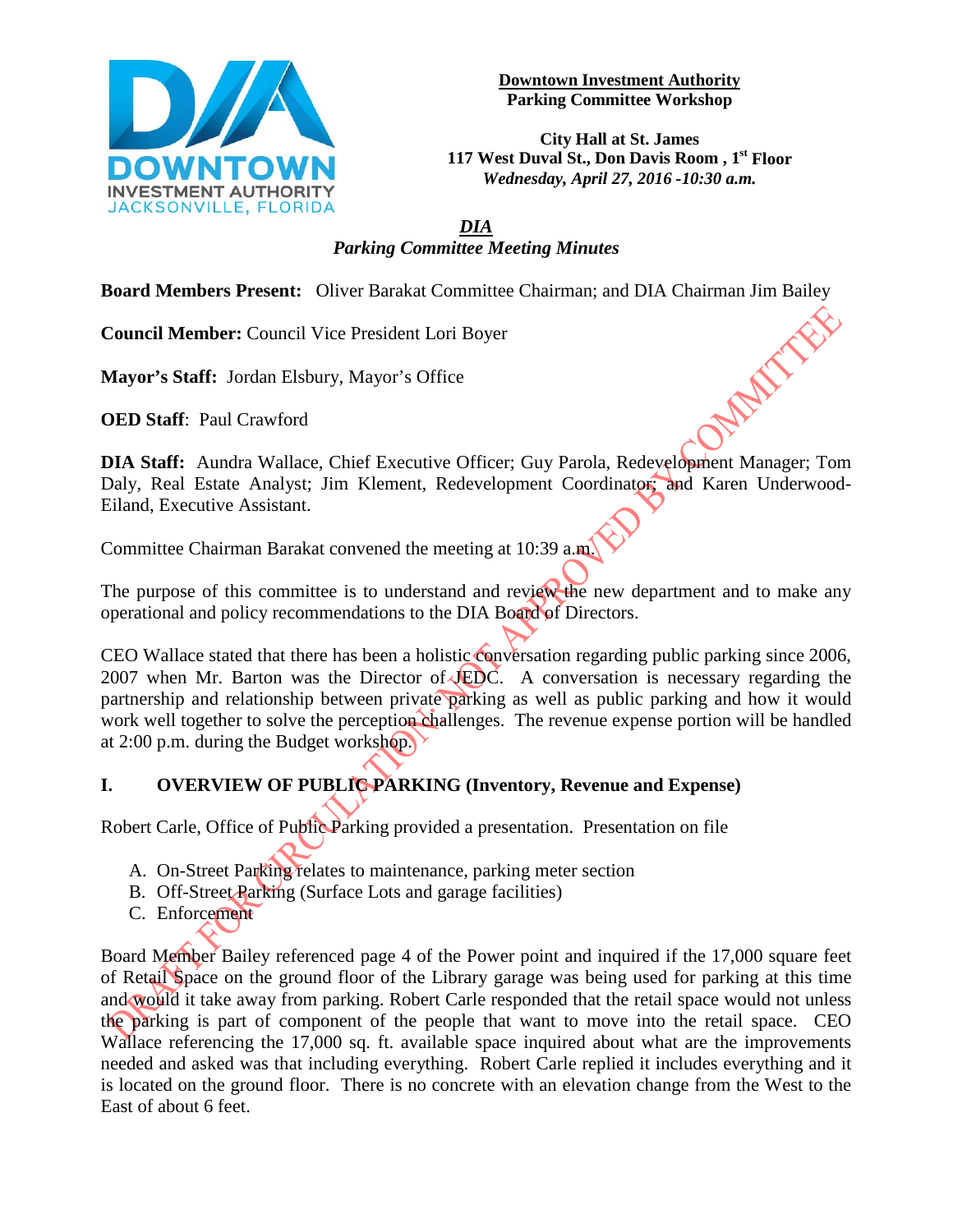VCP Boyer inquired about long-term parking, whether agreements were month-to-month, yearly, or multi-year contracts.

Robert Carle commented below pertaining to all of the parking facilities

- Long-term parking is done month-to-month.
- There are 251 regular customers paying the full rate of \$68.48; 212 COJ employees paying the 50% discounted rate of \$34.24; and 8 COJ vehicles paying the full rate.
- When the discount rate to City employees was implemented, Office of Public Parking gained no less than 150 long-term parkers that came back from First Baptist and flooded the Duval Street Garage. Electric Vehicle charging stations were added.
- Forty percent (40%) of the overall revenue comes from the transient parking at the Duval St. garage. The Parking Division is experiencing such a demand for the Ed Ball Garage from COJ employees that people are willing to go in, pull a ticket in the am and pay the full fare. That takes away from the transient spaces and Mr. Carl hopes to come back to the Board and make some suggestions relative to adjusting the rate structure to more effectively use the hourly parking.

Paul Crawford stated that transient parking is a large generator of revenue for garages in general to any garage including the Library Garage. He commented that was something to be factored into how many spaces are made to a monthly basis versus how many to allocate for transient when utilizing assets. Robert Carle concurred.

Robert Carle stated that the COJ Employees that park at the Ed Ball Building pay a monthly discounted rate of \$42.80. Board Member Barakat asked if there were any parkers outside of the building and when does the parking concession arrangement expire. Robert Carle responded that it will sunset two years from October 2016. VCP Boyer commented that it was just renewed.

Robert Carle stated Department of Health lease agreement was negotiated with the Office of General Counsel. The Parking Division has honored two  $(2)$  of the department health vehicles in the Ed Ball. There is 14 other department of Health vehicles located at the Library Garage. The Department of Health lease was allotted for 16 parking spaces.

There are 3 different rates for the Water Street garage: the monthly rate at \$96.30, which is reduced to \$42.80 for City employees; \$53.50; and Citizens, was negotiated at a \$45.00 rate.

CVP Bower inquired with respect to Water Street garage, about some concerns about the percentage of the spaces that are available to the public, because it was paid for it with a public bond issue. Robert Carle stated that it could be challenging if they decide to issue more bonds against the Water Street Garage. Mr. Carle stated that currently, there were no bonds on that garage.

Board Member Barakat asked if someone would look into how the revenue impacts the DIA.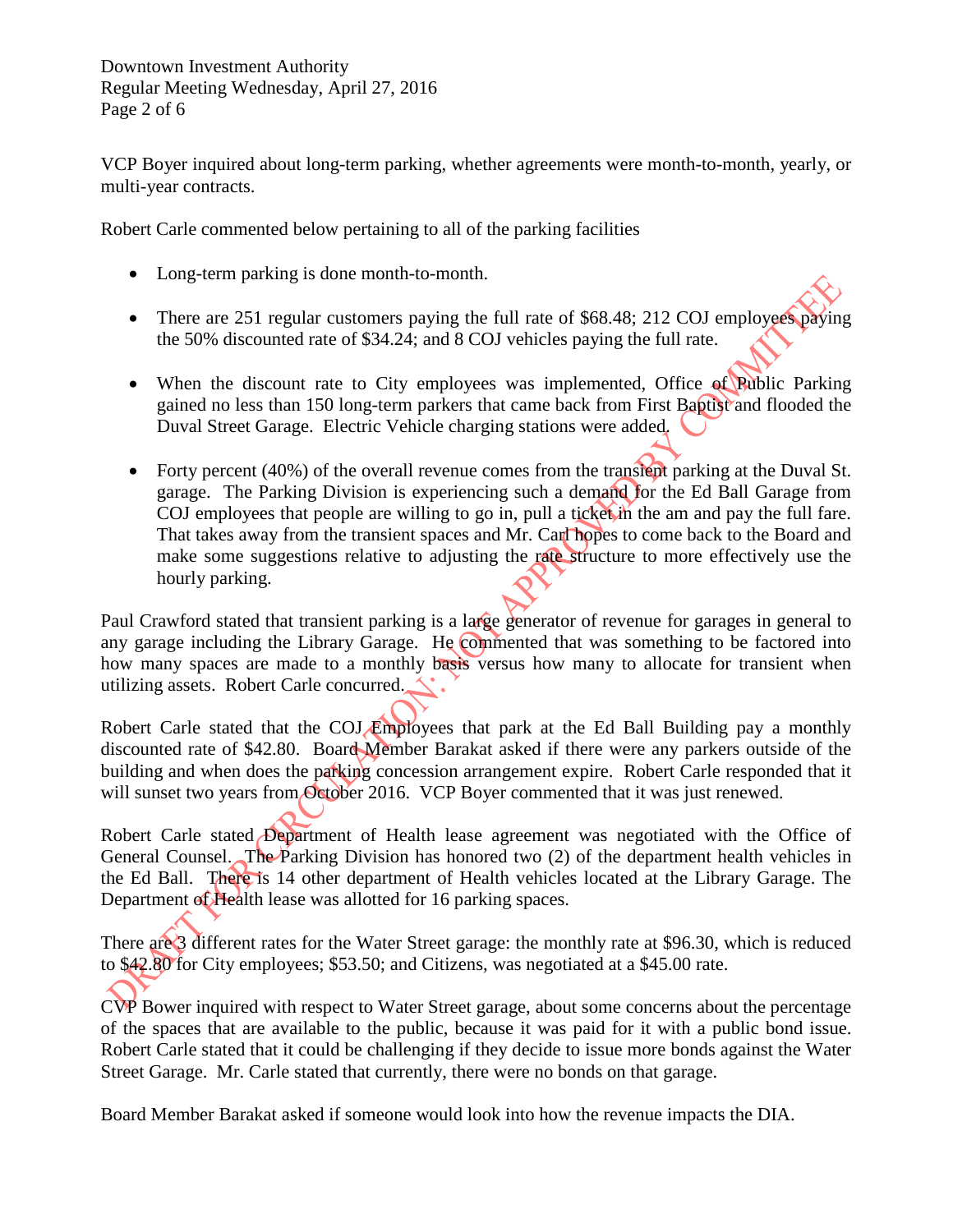Paul Crawford commented that the parking division is restricted to a month-to-month negotiated rate.

CEO Wallace asked Paul Crawford about the prior bond that has been paid off. He inquired when and what was the purpose of the debt being issued. Paul Crawford replied that he did know what those bonds were for. The second of the last year during Mayor Peyton's Administration, the final two (2) annual balloon payments were \$11M and \$6M, respectively.

Robert Carle stated that the monthly parking rate on the Forsyth Street surface parking lot is \$85.60. The Bay and Ocean Street surface parking lot monthly rate is \$53.50.

The Committee expressed concerns over illegal parking on public property.

CEO Wallace inquired about the 30% of revenue derived from parking fines going to the Police Fire and Pension Fund. Robert Carle responded that it was by Ordinance Code that the remaining balance funds the Enterprise Fund and anything that goes beyond goes the General Fund.

CVP Boyer recommended that DIA research legal opinions were received with respect to other fee associated with Enterprise Fund.

The committee briefly discussed the replacement of vehicle fleets.

Robert Carle discussed the continued sensors in the street by providing a parking app to determine available parking. He pointed out that he was not sure if that was the safest way to determine available parking spaces.

Board Member Barakat inquired about the average collection of parking tickets received. Robert Carle pointed out that a new collection agency was recently hired.

Committee Chairman Barakat stated that the DIA will be wearing dual hats when reviewing operational and managerial types of duties.

The Inspector General's findings on the Office of Public Parking were discussed. Paul Crawford briefly discussed the description of some of the content in the Inspector General's Office Report regarding the Parking Department.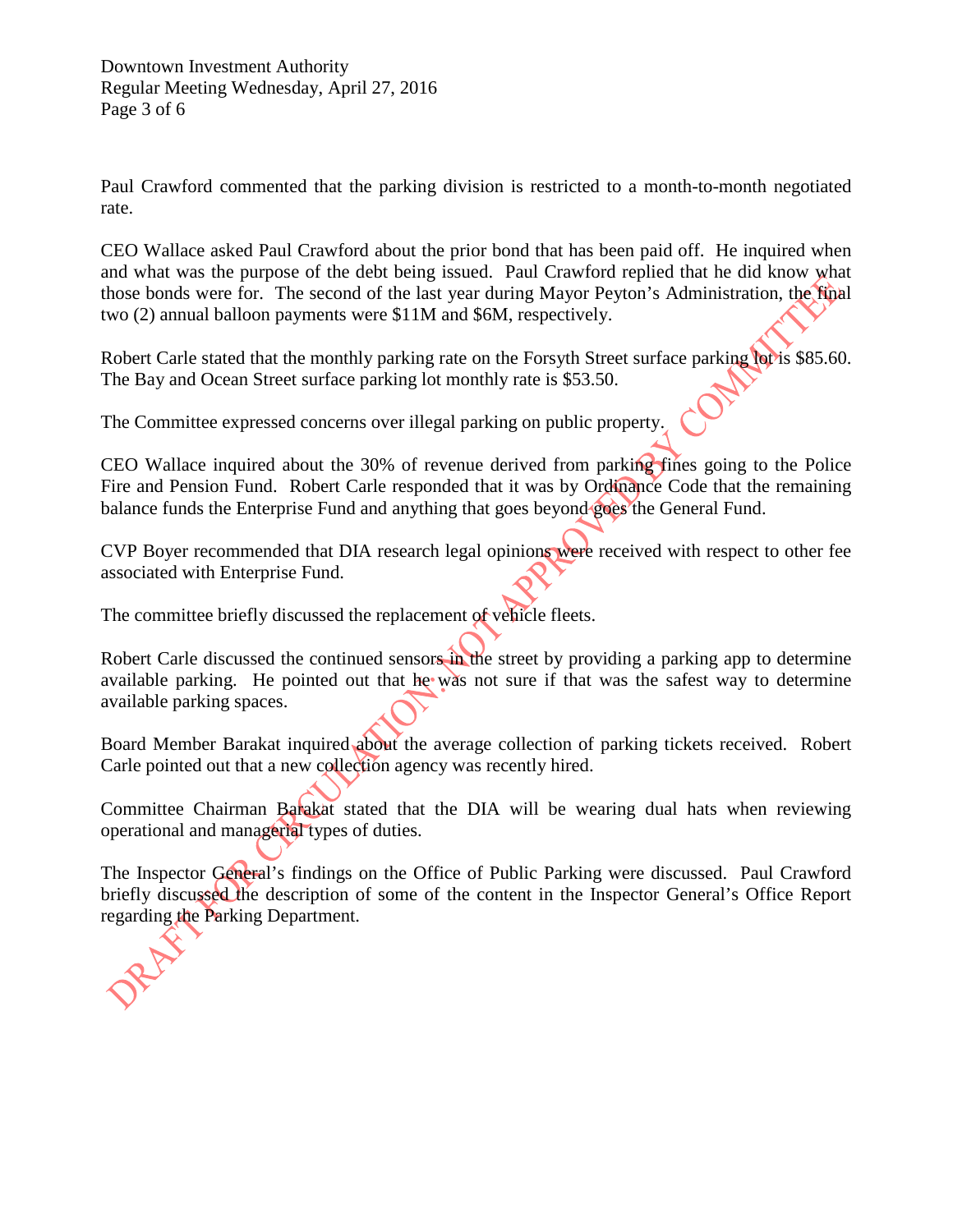#### **II. GROWTH AREAS FOR PUBLIC PARKING ENFORCEMENT**

#### **A. Southbank: Discussion of the JTA – FDOT Lease for lands on the Southbank within FDOT ownership (e.g., under overpasses).**

CEO Wallace opened the discussion regarding the conversations with CM Boyer, Administration, JTA and FDOT regarding potential parking opportunities and how to look at parking about utilization of the available parking spaces to meet public (i.e. short-term) and private (i.e. longterm) parking demands on the Southbank.

Guy Parola provided a presentation on Southbank Parking, which included ten (10) parking areas labeled "A" thru "J" on maps presented during the presentation. An  $11<sup>th</sup>$  one, "K" was discussed by CM Boyer located on Montana Avenue. Each location "A" thru "J" and "K" were discussed. A copy of the presentation is on file with the Downtown Investment Authority.

There has been an ongoing discussion regarding long-term lease arrangements and who manages the lots. CVP Boyer pointed out that JTA does not have a currently effective lease for parking with FDOT. The discussion with JTA has been that eventually would be appropriate for inclusion in a parking management agreement. FDOT has been very clear that JTA would be taken into consideration in as much as if they are public, they would still need to be managed.

**River City Brewing Company Restaurant** - When a lease was renewed and modified with River City Brewing, the 205 spaces in front of the restaurant were leased to River City Brewing. Of those, River City would have exclusive use of  $175$ , and 30 would be made available during the day time for M.O.S.H.

Bryan Van Antwerp asked if the City required putting up signage for the parking areas. VCP Boyer shared that the concept that was previously considered about a month ago, when DIA received public parking was that all of the properties would be leased by FDOT to JTA with the exception of the park.

CVP Boyer commented that Southbank TIF may be a funding source for parking within the Southbank. CEO Wallace responded that there is TBD line item of capitol that could be used for this purpose or for a parking purpose.

**M.O.S.H.** CVP Boyer referenced slide one of the presentation. She pointed out that there was a long narrow lot next to Main Street Bridge, on the east side of M.O.S.H. The southern portion of the lot is parking for M.O.S.H., while the more narrow, northerth portion is public parking.

**The District** - Interest has been expressed by The District development team in using potential parking area "K", not shown in the presentation but located on Montana Avenue.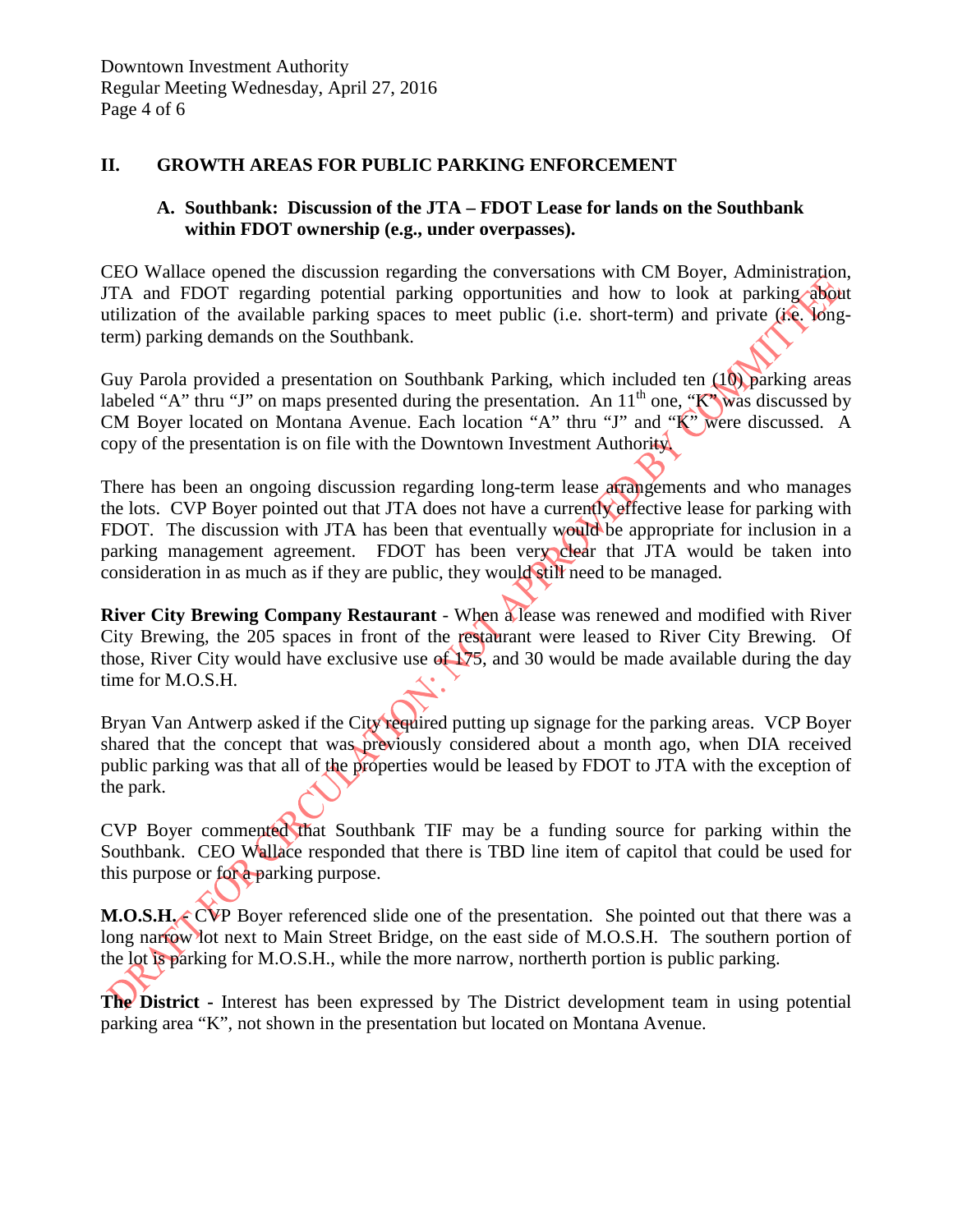Downtown Investment Authority Regular Meeting Wednesday, April 27, 2016 Page 5 of 6

### **B. Brooklyn**

Parking has become a challenge in the Brooklyn area. CEO Wallace commented that he has been in consistent conversations with Eric Mann regarding Hallmark Developers in terms of parking challenges.

Robert Carle and Guy Parola will know more after a discussion for a road diet. One of the things that would be reviewed is a potential location for public, structured parking. Additionally, opportunities for on-street parking in the Brooklyn neighborhood would be reviewed.

CVP Boyer commented that part of the conversations ULI and Healthy Place initiatives meetings was some of the businesses larger corporate entities in Brooklyn were their need for parking across the street. She advised them to think about the viability and advantage of having parking that is five blocks away.

# **III. PARK ONCE STRATEGYS**

CEO Wallace opened the discussion regarding parking availability Downtown. There are two parking garages at the Sports complex and how to maximize the parking during the day.

Future discussions will be upcoming regarding park once strategies.

Board Member Bailey commented that park once is an important topic.

Committee Chairman Barakat stated that the park once strategy is the most exciting aspect of what is now under the DIA's domain. This will give the business and real estate community a one-stop shop for parking. This allows DIA to look at Downtown holistically, understand how many vacancies there are, where the vacancies are and update the information on a yearly basis.

Another conversation is needed with the private partner interests in how to make their lots more marketable and how to entice them to do so.

CEO Wallace suggested engaging private parking facility owners to discuss a park once strategy from an economic development aspect for Downtown along with Robert Carle and including Dave Harrell from Sports and Entertainment regarding events as well. The DIA needs to come back with a parking study with a vision of where we are trying to go, that has some of the operational mechanics, but really the vision in stating where to incorporate the park once strategy in how it will work for us, and how we will vet the growth of the Downtown parking uses.

Janice Lowe, Jacksonville Landing commented that visitors coming Downtown are not really sure of where to park. She stated that Pittsburg area has huge signs all over the place.

CEO Wallace stated that the public parking legislation will be readily available before the next meeting for review and understand the rate structure and how to compare to other cities. He suggested the Office of General Counsel to assist the committee with an overview.